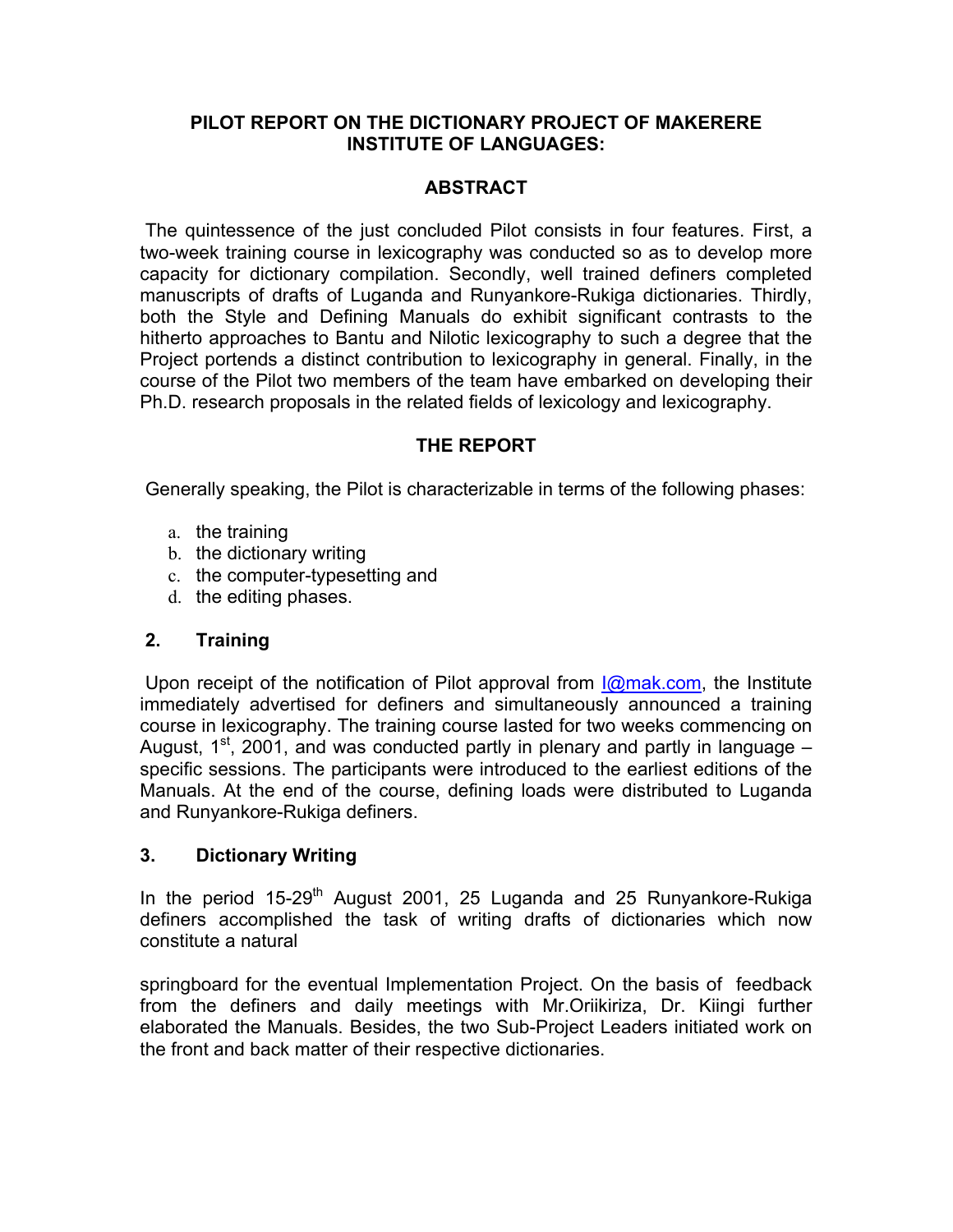On 3<sup>rd</sup> September, 2001 Mr. Oriikiriza inducted four computer-typesetters into the Shoebox computer program. Thereafter they started rendering the dictionary drafts into typescript.

# **4. Editing**

The arduous work of editing the typeset material started on October  $5<sup>th</sup>$ , 2001. When concluded, shortly after submission of this Report, the edited drafts will then be reviewed on the basis of the Style and Defining Manuals by Dr. J. Kalema (Luganda) and Dr. M.J.K. Muranga (Runyankore-Rukiga). In the event of implementing the project, the ensuring critiques will influence the augmentation and elaboration of the drafts to substantive dictionaries.

## **5. Problems encountered during the Pilot**

As stated in Section 2, the Pilot began with training course. In this regard relative lack of interest in Acholi dictionary making was noted with concern. The adjoining Table shows registration and attendance figures.

| <b>Figures</b>             |        |         |            |          |
|----------------------------|--------|---------|------------|----------|
|                            | Acholi | Luganda | Runyankore | Runyoro/ |
|                            |        |         |            |          |
|                            |        |         | /Rukiga    | Rutoro   |
| <b>Course Registration</b> | 11     | 29      | 20         | 25       |
| <b>Course Attendance</b>   | $24*$  | 24      | 16         | 23       |
|                            |        |         |            |          |
| (a)beginning 1/08/2001     |        |         |            |          |
| middle 08/08/2001<br>(b    | 07     | 18      | 08         | 19       |
| end 14/08/2001<br>(C)      | 09     | 21      | 10         | 22       |

\*This figure is for Lwo (Which subsumes Acholi)

Intermittent power cuts during the typesetting phase totalling to an equivalent of seven days adversely affected the Pilot to some worrying degree. But the Pilot was mostly bedevilled by the tight budget.

# **6. Development of Ph.D. Proposals**

Mr. Kirigwajjo is currently developing a proposal for doctoral research in the area of thematic lexicography of Luganda, while Mr. Oriikiriza's proposal is a clear effort to put Bantu lexicography on a new footing.

The foregoing documents our determination and capability to proceed to full implementation of the Dictionary Project.